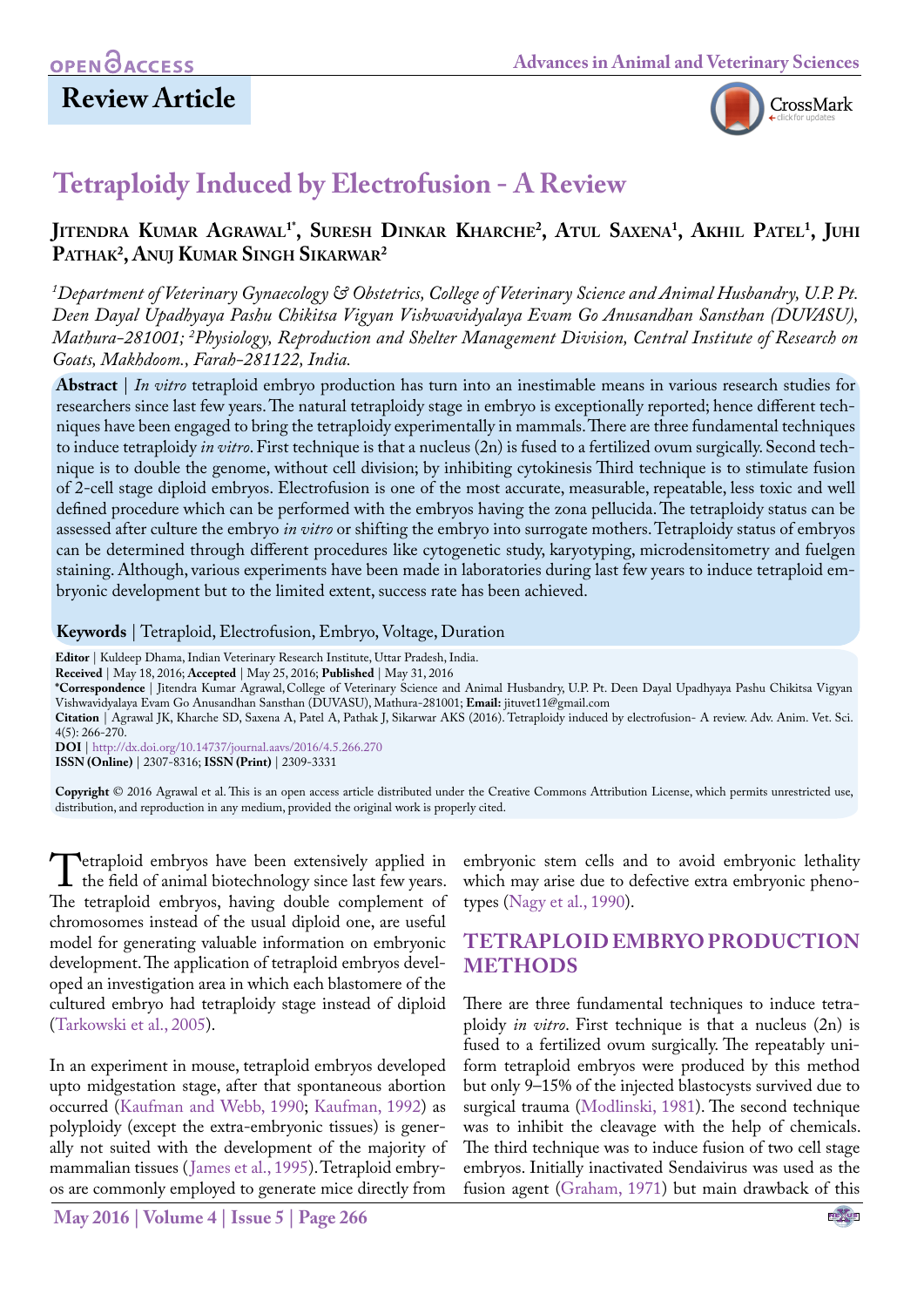## **OPEN**<sub>d</sub>

#### **Advances in Animal and Veterinary Sciences**

method was that 2-cell stage embryos have to be treated individually as a result causing the slow rate of embryo production. Along with this, due to removal of the zona pellucida (before fusion) and culture of the embryos for two days *in vitro*, the survivability of embryos was lowered.

Presently, the most common technique to produce tetraploid embryos is fusion of 2-cell stage embryos when induced by electric current. Fusion of embryos induced by electrical pulses was used for production of tetraploid embryos in different species including mouse ([Sekirina et al.,](#page-4-6) [1997](#page-4-6)), rabbit [\(Ozil and Modlinski, 1986](#page-4-7)), pig ([He et al.,](#page-3-1) [2013](#page-3-1)), bovine ([Darabi et al., 2008](#page-3-2)) and rat ([Krivokharch](#page-4-8)[enko et al., 2002\)](#page-4-8).

### **ELECTROFUSION METHOD**

Electrofusion is one of the most accurate, measurable, repeatable, less toxic and well defined procedure which can be performed with the embryos (2-cell stage) having zona pellucida. During this procedure, these embryos are placed between two electrodes in fusion buffer, electrical stimulus is provided for very short duration [\(Darabi et al., 2008\)](#page-3-2). During electrofusion due to applied direct current (DC) electric field, the membranes are polarized and in-stabilized, results in attraction of other membrane (point membrane fusion) and formation of unstable flat membrane diaphragm, through reversible pore formation followed by reversible breakdown of the membrane or diaphragm ([Darabi et al., 2008\)](#page-3-2). Under favourable environment, the flat diaphragm becomes weak to allow cell mixing, indicating through cell-to-cell fusion ([Chernomerdik and Sow](#page-3-3)[ers, 1991](#page-3-3)). Many factors affect the fusion efficiency, such as fusion medium, alignment of embryos between electrodes, pulse number, exposure time and electric field intensity.

Alignment of embryos was important factor for successful fusion of the two cell stage embryos. The embryos must be aligned in the fusion chamber with their inter-blastomeric axis parallel to the electrodes using AC current and when alignment performed with AC current and mannitol (nonelectrolyte solution) was utilized for fusion of embryos ([Kubiak and Tarkowski, 1985](#page-4-9); [McLaughlin, 1993\)](#page-4-10). An alternating current field cause polarization of the 2-cell stage embryo and cause rotation of embryos in such a manner that appropriate alignment of embryos occurred for electrofusion [\(McLaughlin, 1993](#page-4-10)). Non-electrolyte solution (mannitol) and electrolyte solution (PBS) were used as a fusion media for electrofusion of embryos [\(Kubiak and](#page-4-9) [Tarkowski, 1985](#page-4-9)).

#### **Brief History of Electrofusion Method**

[Senda et al. \(1979\)](#page-4-11) reported first time the successful electrofusion of two cells of plant protoplast. Later on, [Richter](#page-4-12) [et al. \(1981\)](#page-4-12) reported the electrical induced fusion between two eggs of sea urchin. After electrofusion, cytoplasmic mixing occurred in sea urchin eggs that were also able of being fertilized although cleavage did not occurred in fertilized eggs. Electrofusion of 2-cell stage embryos was first documented in mouse and fusion was performed using 1 to 4 kV/cm DC (direct current) pulses for 1 to 5 minutes duration [\(Berg, 1982](#page-3-4)). [Kubiak and Tarkowski \(1985\)](#page-4-9) reported maximum fusion rate with 1 kV/cm DC pulses and 100-250 μs duration for electrofusion of mouse embryos and observed that fused embryos had similar viability when compared the non-electrolyte (mannitol) and electrolyte (PBS) solution as a fusion media.

#### **Fusion of Embryos with different Field Strength and Durations**

Various researchers have produced the tetraploid embryos using different aspects (field strength, exposure time, number of pulses, AC voltages, and fusion medium). [Nagy et al.](#page-4-4)  [\(1990\)](#page-4-4) reported 98% fusion rate with a single, 100 μs exposure time and 1 kV/cm DC pulse. Cheong et al. (1991) observed in mouse that fusion and subsequent development of embryo was not influenced by alternating current voltages (6 and 12 V/mm) and also reported a higher fusion and embryo developmental rate, when 1.0 - 2.5 kV/cm field strength, 30 to 90 μ sec pulse duration and 1 - 6 number of pulses were used having a wire fusion chamber. [Seki](#page-4-6)[rina et al. \(1997\)](#page-4-6) applied 30 μs duration and two 4 kV/cm DC pulses for fusion of mouse embryos and observed that the fusion was influenced by the stage of cell cycle, where 98% fusion was achieved by mid-stage embryos, while low fusion rate was observed at the early and late stage 2-cell embryos (24 and 31%, respectively).

[Prochazka et al. \(2004\)](#page-4-13) evidenced in pigs that two 100 kV/ cm DC pulses and 10 to 25 μs duration was most suitable treatment while, [Xiangyung et al. \(2005\)](#page-4-14) reported that two 100 kV/cm DC pulses and 50 μs duration was most appropriate for tetraploid embryo production in mice. Stekelenburg-Hamers et al. (1993) reported in bovines that a higher fusion rate (80%) was observed at 1.75 kV/cm DC pulse and 40 μs exposure time. May be these difference in electrofusion parameter was related to kind of fusion buffer, electrofusion machine and species of animal.

[Darabi et al. \(2008\) d](#page-3-2)ocumented that when applied 1.5kV/ cm for 100 μs, fusion rate was 88% and observed that the fusion rate was voltage dependent. With increases of voltage intensity from 0.5 to 1.5kV/cm, fusion rate increased but increase in duration of electrical pulse to 100 μs did not affect the fusion rate in different voltage. [Curnow et](#page-3-5)  [al. \(2000\)](#page-3-5) evidenced that when applied 1.4 kV/cm for 100 μs duration, fusion rate was 76% in bovine. [Lan Li et al.](#page-4-15)  [\(2008\)](#page-4-15) also reported that fusion rate increased upto 77% in goat with increases of voltage intensity.

NE**X**US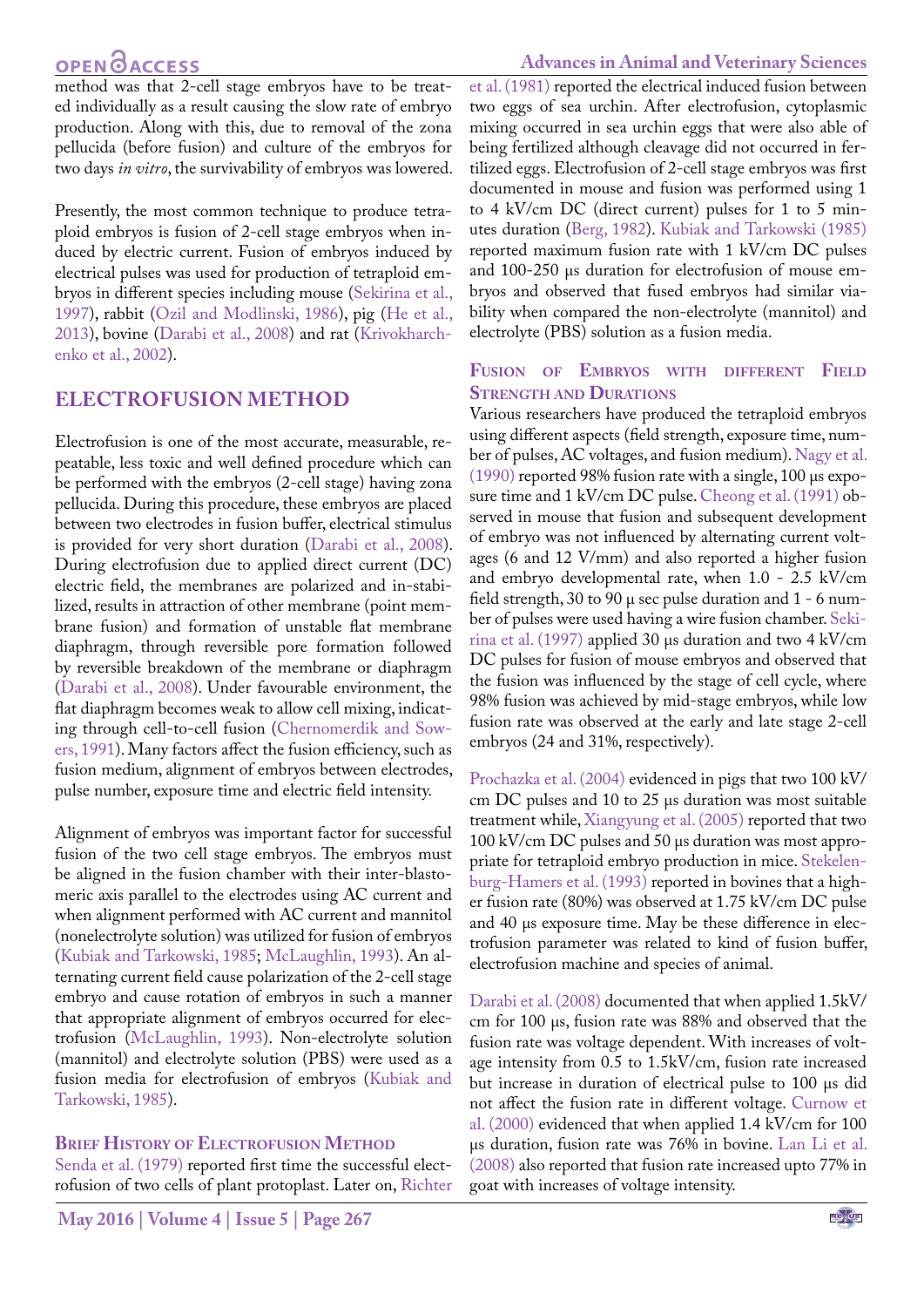# **OPEN**OACCESS

#### **Advances in Animal and Veterinary Sciences**

[Park et al. \(2011\)](#page-4-16) reported that most favourable electrofusion voltages were 100 volts DC pulse and 20 volts alternating current in mouse. Tetraploid embryos were further developed and 2-cell stage tetraploid embryos (93%) were achieved after 16 hours of electrofusion, whereas 4-cell stage tetraploid embryos (80%) were achieved after 24 hours. However, embryos reached the morula stage (95%) after 32 hours of electrofusion. At last, blastocyst stage of tetraploid embryos (93%) was achieved after 48 hours of electrofusion.

[He et al. \(2013\)](#page-3-1) analysed 2DC electro pulses of different electric field intensities, including 0, 0.3, 0.6, 0.9, 1.2, 1.5, 1.8 and 2.1 kV/cm for 30 µs for production of porcine 4n embryos and recorded that the optimum condition for electrofusion of 2-cell embryos to produce porcine 4n embryos was 2DC pulses at 0.9 kV/cm for 30 µs.

[Iwasaki et al. \(2000\)](#page-4-17) documented a higher fusion rate (95%) and viability when used 1 kV/cm DC pulses and 10 to 25 μs duration in bovines. [Krivokharchenko et al. \(2002\)](#page-4-8) observed 96% fusion rate after electrofusion of 2-cell stage embryos in rat when used 0.6 kV/cm DC pulses for 20 μs duration.

#### **Other Experimental Studies at different Fusion Conditions**

Cheong et al. (1991) compared electrode geometrics which showed that when using chambers of various electrode geometries, fusion conditions also changed and documented that embryo development was significantly lowered in a rectangular fusion chamber when applied against the wire fusion chamber. The author also reported in a rectangular fusion chamber that when field strength amplified from 1.0 - 2.5 kV/cm, the embryo developmental rate was decreased but when used a wire fusion chamber, it was easier to apply a relatively broad range of field strength, exposure time and pulse number, hence, rate of fusion and embryo development rate was increased.

[Tatham et al. \(1995\)](#page-4-18) studied that by fusing enucleated bovine oocytes with blastomeres (with different aged) and showed that increase voltage intensity up to certain threshold level increased the fusion rate, after which fusion rate decreased. However, they also showed that increasing inpulse duration had no fundamental effect on fusion rate up to the threshold level. [Zhelev et al. \(1988\)](#page-4-19) observed that there was a correlation between pulse intensity and pore formation.

#### **Development of Fused Embryos to Tetraploid Blastocyst**

[He et al. \(2013\) o](#page-3-1)bserved that the development rate to blastocyst of porcine 4n embryos was 28.5%. The authors ([He et al., 2013\)](#page-3-1) observed that development of 2n embryos

was faster than 4n embryos at the cleavage stage in porcine embryos under the optimum conditions and also recorded that the timing of blastocyst formation of 2n and 4n was very similar but rates of blastocyst formation between 2n and 4n were not significantly different suggesting that the blastocyst forming capacity in 4n embryos was similar to those in 2n embryos.

[Curnow et al. \(2000\)](#page-3-5) observed that embryos when fused at 2.4 kv/cm DC pulse and a single pulse for 30 μs duration showed a significantly lower cleavage and blastocyst rate. [Curnow et al. \(2000\)](#page-3-5) recorded that blastocyst formation rate was 72.5% in bovine while [Iwasaki et al. \(2000\)](#page-4-17) documented 18.8% mean blastocyst formation rate in bovine. In Rhesus monkey, two 1.5 kV/cm DC pulses and 50 μs duration were used to produce tetraploid embryos and 82% fusion rate was documented after 45 minutes and blastocyst stage of embryos was achieved by 51% of the electrofused tetraploid embryos [\(Schramm and Paprocki, 2004](#page-4-20)).

[Darabi et al. \(2008\)](#page-3-2) recorded maximum cleavage rate at 0.75 kV/cm in 80 μs duration while maximum formation of blastocyst stage (35%) was recorded at 0.75 kV/cm field strength and 60 microsecond duration. The author ([Darabi](#page-3-2)  [et al., 2008](#page-3-2)) also observed that there was a negative correlation between voltage and cleavage rate in all durations. This was possibly due to large pore formation (and leakage of cytoplasm) over the two-blastomere membranes. Therefore the author suggested that for optimal cleavage rate, exposure of 2-cell bovine embryo to higher than 1kV/cm should be avoided while [Curnow et al. \(2000\)](#page-3-5) documented that when applied 1.4 kV/cm for 100 μs, cleavage rate was higher (72.5%) in bovine embryos.

#### COMPARATIVE STUDY OF DEVELOPMENTAL POTENTIAL **of Diploid and Tetraploid Embryos**

[Snow \(1973\)](#page-4-21) observed in mouse that the cell cycle length of tetraploid and diploid embryos was similar. Whereas, two hour increase was recorded in the cell cycle length of fused tetraploid embryos then diploid embryos and it was reported that in tetraploid and diploid embryos, compaction and formation of blastocoel occurred at the same moment, although cell numbers differed between tetraploid and diploid embryos [\(Koizumi and Fukuta, 1995\)](#page-4-22).

In mouse, compaction occurred at the same time between electro-fused embryos and control embryos, although electro-fused embryos had lesser number of cells per embryo [\(Kubiak and Tarkowski, 1985\)](#page-4-9). Later on, the cell doubling time was reported similar for tetraploid and control embryos by [Henery and Kaufman \(1991\).](#page-4-23) A significantly longer cell doubling times was recorded in both groups (kept *in vitro* and which were transferred to recipient females) than control embryos that stayed in vivo during the investigational phase and also observed that rate of formation of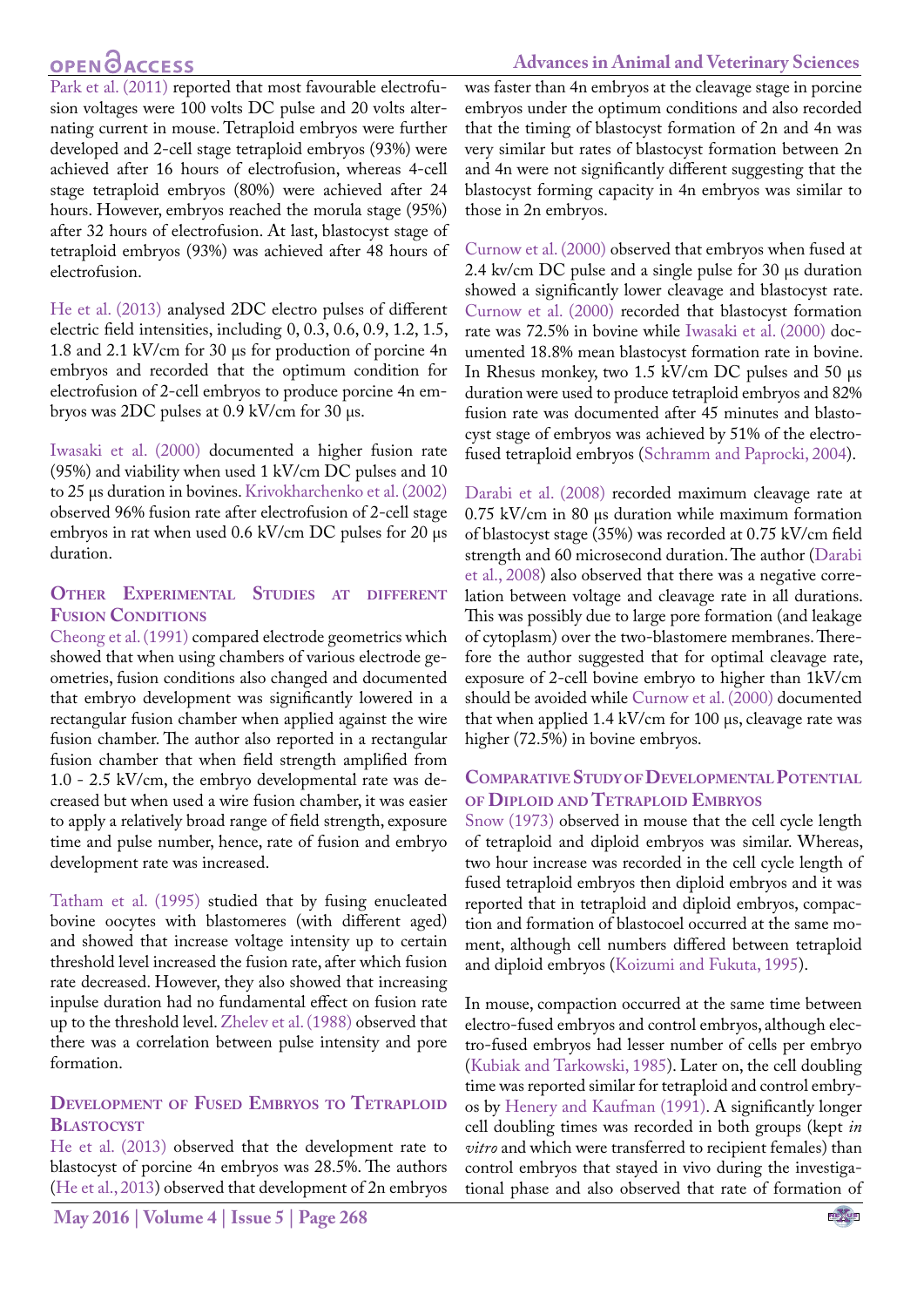## **OPEN**OACCESS

tetraploid embryos was not slow than diploid embryos at appropriate and similar experimental environment.

The lower developmental capacity of the fused embryo may be due to alteration in distribution and behaviour of microtubules and microfilaments affecting normal formation of mitotic spindle and the contractile ring, respectively [\(Suzuki et al., 2001](#page-4-24)) and also possibly could be due to electrical stimulation, exposure to non-electrolyte medium or due to chromosomal construction of these embryos ([Darabi et al., 2008\)](#page-3-2). The lower developmental rate in high intensity may be likely due to large pore formation and leakage of cytoplasmic material needed for development. The reasons for discrepancy among species were not quite clear but it was proposed that the functional centrosomes exist during the early stages of cleavage in fused porcine and bovine embryos, which may render the embryos more prone to forming a disorganized bipolar or tri-polar spindles. However, lack of centrioles in mouse embryos, up until the blastocyst stage, may cause the 4n embryos to develop after fusing normally. Therefore, due to failing of combining of 2 sets of diploid chromosomes after fusion, 2n embryos occurred at higher rate in fused porcine and bovine embryos [\(He et al., 2013](#page-3-1)).

#### **Characterization of the Tetraploid Status**

Karyotyping analysis showed that the electrofused 2-cell embryos exhibited significant species variances in their ploidy. At the blastocyst stage of the electrofused embryos of rats and mice, the uniform tetraploidy was documented ([Krivokharchenko et al., 2002](#page-4-8)).

However, at the morula and blastocyst stage, only some embryos displayed uniform tetraploidy in cattle while most of the embryos were diploid or their mosaics [\(Curnow et](#page-3-5) [al., 2000](#page-3-5)). In pigs, about 50% of tetraploid blastocysts were of 4n status [\(Prochazka et al., 2004\)](#page-4-13). When tetraploid embryos were examined by in situ hybridization in mouse, these embryos were found uniformly tetraploid ([James et](#page-4-25) [al., 1992](#page-4-25)). On cytogenetic analysis of embryos, [Darabi et](#page-3-2) [al. \(2008\) s](#page-3-2)howed that over 76% of fused embryos were true tetraploid while [Iwasaki et al. \(2000\)](#page-4-17) reported 78% tetraploid embryos in bovines. [Prochazka et al. \(2004\)](#page-4-13) evidenced that 50% embryos were tetraploid in swine while [Curnow et al. \(2000\)](#page-3-5) recorded very low percent (12.5%) of tetraploid embryos in bovines. [He et al. \(2013\)](#page-3-1) recorded a high percentage of tetraploid embryos (68.18%) in porcine when evaluated their ploidy at the blastocyst stage by FISH.

During normal embryo development, tetraploid embryos may provide useful information about regulation of cell size and cell cleavage rate in early fetuses. Tetraploid embryos have been used in ancestry studies and for alteration of the balance of parental genomes ([Eakin and Behringer,](#page-3-6) [2003](#page-3-6)). In chimeras, the observable fact by which diploid and tetraploid cells are separated out has been exploited in various examples; for sorting of genetically dissimilar tissues, to avoid extraembryonic defects and to increase the rate to produce transgenic mice and to study of their phenotypes. Gene balancing is required for successful tetraploidy and gene balance is a significant outcome of genomic imprinting in all mammals [\(Eakin and Behringer,](#page-3-6) [2003](#page-3-6)). Although, various experiments have been made in laboratories during last few years to induce tetraploidy *in vitro* but there is still a necessity of more investigations to induce tetraploidy i*n vitro*.

### **CONFLICT OF INTERESTS**

There is no conflict of interest.

## **AUTHORS' CONTRIBUTION**

All authors have equal contribution in providing necessary resources.

#### **REFERENCES**

- <span id="page-3-4"></span>•Berg H (1982). Biological implications of electric field effects. Part V. Fusion of blastomeres and blastocysts of mouse embryos. Bioelectrochem. Bioenerg. 9: 223-228. [http://](http://dx.doi.org/10.1016/0302-4598(82)80178-5) [dx.doi.org/10.1016/0302-4598\(82\)80178-5](http://dx.doi.org/10.1016/0302-4598(82)80178-5)
- •Cheong HT, Taniguchi T, Hishinuma M, Takahashi Y, Kanagawa H (1991). Effects of various electric fields on the fusion and in vitro development of mouse two-cell embryos. [Theriogenol.](http://www.sciencedirect.com/science/journal/0093691X) [36 \(5\)](http://www.sciencedirect.com/science/journal/0093691X/36/5): 875–885. [http://dx.doi.](http://dx.doi.org/10.1016/0093-691X(91)90353-F) [org/10.1016/0093-691X\(91\)90353-F](http://dx.doi.org/10.1016/0093-691X(91)90353-F)
- <span id="page-3-3"></span>•Chernomerdik LV, Sowers AE (1991). Physical and ultrastructural evidence that integrin of the spectrin network controls the macroscopic fusion produce morphology following the electrofusion of erythrocyte ghosts. Biophysical J. 60: 1026- 1037. [http://dx.doi.org/10.1016/S0006-3495\(91\)82140-3](http://dx.doi.org/10.1016/S0006-3495(91)82140-3)
- <span id="page-3-5"></span>•Curnow EC, Gunn IM, Trounson AO (2000). Electrofusion of two-cell bovine embryos for the production of tetraploid blastocysts *in vitro*. Mol. Reprod. Dev. 56: 372–379. [http://](http://dx.doi.org/10.1002/1098-2795(200007)56:3%3C372::AID-MRD7%3E3.3.CO;2-N) [dx.doi.org/10.1002/1098-2795\(200007\)56:3<372::AID-](http://dx.doi.org/10.1002/1098-2795(200007)56:3%3C372::AID-MRD7%3E3.3.CO;2-N)[MRD7>3.3.CO;2-N](http://dx.doi.org/10.1002/1098-2795(200007)56:3%3C372::AID-MRD7%3E3.3.CO;2-N)
- <span id="page-3-2"></span>•Darabi MR, Nasr-Esfahani MH, Baharvand H, Mardani M, Karimi-Jashni H (2008). Fusion and development of 2-cell bovine embryos to tetraploid blastocyst with different voltages and durations. Iranian J. Reprod. Med. 6(4): 181- 186.
- <span id="page-3-6"></span>•Eakin GS, Behringer RR (2003). Tetraploid development in the mouse. Dev. Dyn. 228:751-766. [http://dx.doi.org/10.1002/](http://dx.doi.org/10.1002/dvdy.10363) [dvdy.10363](http://dx.doi.org/10.1002/dvdy.10363)
- <span id="page-3-0"></span>•Graham CF (1971). Virus assisted fusion of embryonic cells. Acta Endocrinol. Suppl. (Copenhagen). 153: 154-167. <http://dx.doi.org/10.1530/acta.0.068s154>
- <span id="page-3-1"></span>•He W, Kong Q, Shi Y, Xie B, Jiao M, Huang T, Guo S, Hu K, Liu Z (2013). Generation and Developmental Characteristics of Porcine Tetraploid Embryos and Tetraploid/diploid Chimeric Embryos. Genomics Proteomics Bioinformatics. 11: 327–333.<http://dx.doi.org/10.1016/j.gpb.2013.09.007>

### **Advances in Animal and Veterinary Sciences**